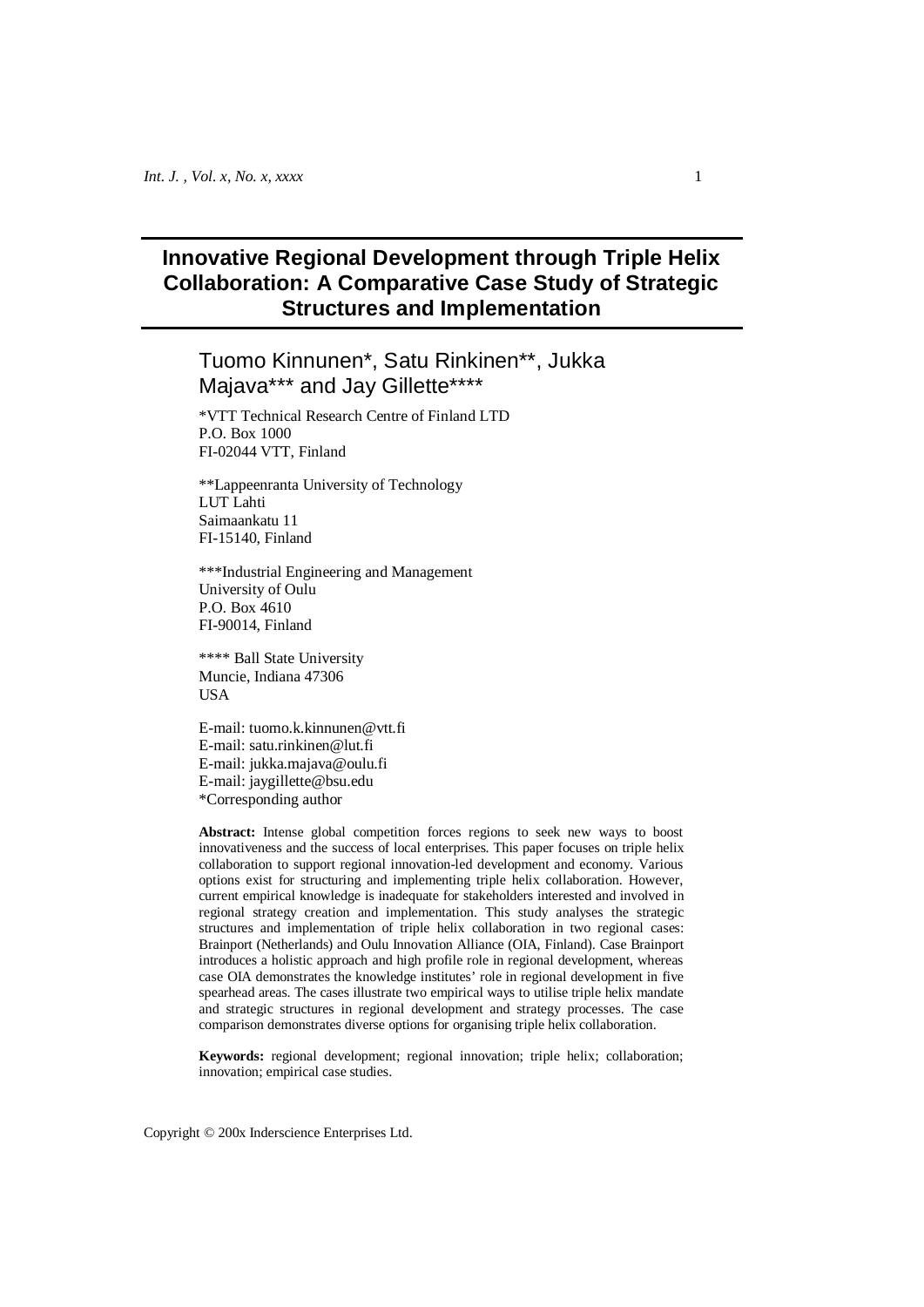**Biographical notes:** Tuomo Kinnunen (Dr Sc) is a research scientist and a project manager in VTT Technical Research Centre of Finland. He has experience from several international research and development projects. He worked as a project manager in Business ecosystems and platforms for innovations (BECSI) project 2014-2016 at the University of Oulu and as a guest researcher at Eindhoven University of Technology 2014 - 2015. Currently his research interests include business ecosystem and smart mobility.

Satu Rinkinen (Dr Sc) is a post-doctoral researcher in LUT Lahti at Lappeenranta University of Technology and she has worked in several research and development projects. Her research interests include innovation systems, innovation policy and regional development.

Jukka Majava (Dr Sc) is a university lecturer and adjunct professor in Industrial Engineering and Management at the University of Oulu, Finland. His industrial experience includes technology and ecosystem marketing, partner and project management, and business and supply chain development at Nokia Corporation. He has research interests in product innovation, business networks and supply chain development.

Jay Gillette (PhD) is a professor in the Center for Information and Communication Sciences at Ball State University, USA. He served as Fulbright-Nokia Distinguished Chair in Information and Communications Technology at the University of Oulu, Finland 2014-2015. He has operational and research experience in the American telecommunications industry and has served as a fellow at three technology policy institutes. His research interests focus on information and communications technology for economic and community development (ICT for ECD).

*This paper is a revised and expanded version of a paper entitled 'Strategic Structure and Implementation of Regional Triple Helix Collaboration: Comparative Case Study' presented at 11th European Conference on Innovation and Entrepreneurship: ECIE 2016, Jyväskylä, Finland, 15–16 September 2016.*

## **1 Introduction**

This study focuses on triple helix collaboration to support regional innovation-led development and economy – especially on questions concerning the strategic structures of regional collaboration in the triple helix of government, industry and knowledge institutions. Regional innovation activity is often studied through the regional innovation systems lens. Such systems consist of several innovation networks which again consist of heterogeneous groups of actors such as firms, technology centres, higher education organisations and development organisations (Tura and Harmaakorpi, 2005).

As global economic competition is becoming more intense, regions seek new ways to boost regional innovativeness and economic success of local enterprises. Strategic triple helix collaboration is seen as one of these ways. 'Strategic' means long-term arrangements, decided as a result of strategy-development processes, between main triple helix organisations.

However, triple helix collaboration can be implemented in various ways. Regions have diverse, challenging options to structure and implement triple helix collaboration (Asheim and Coenen, 2006). Thus, gaining more knowledge about the role and possible effects of different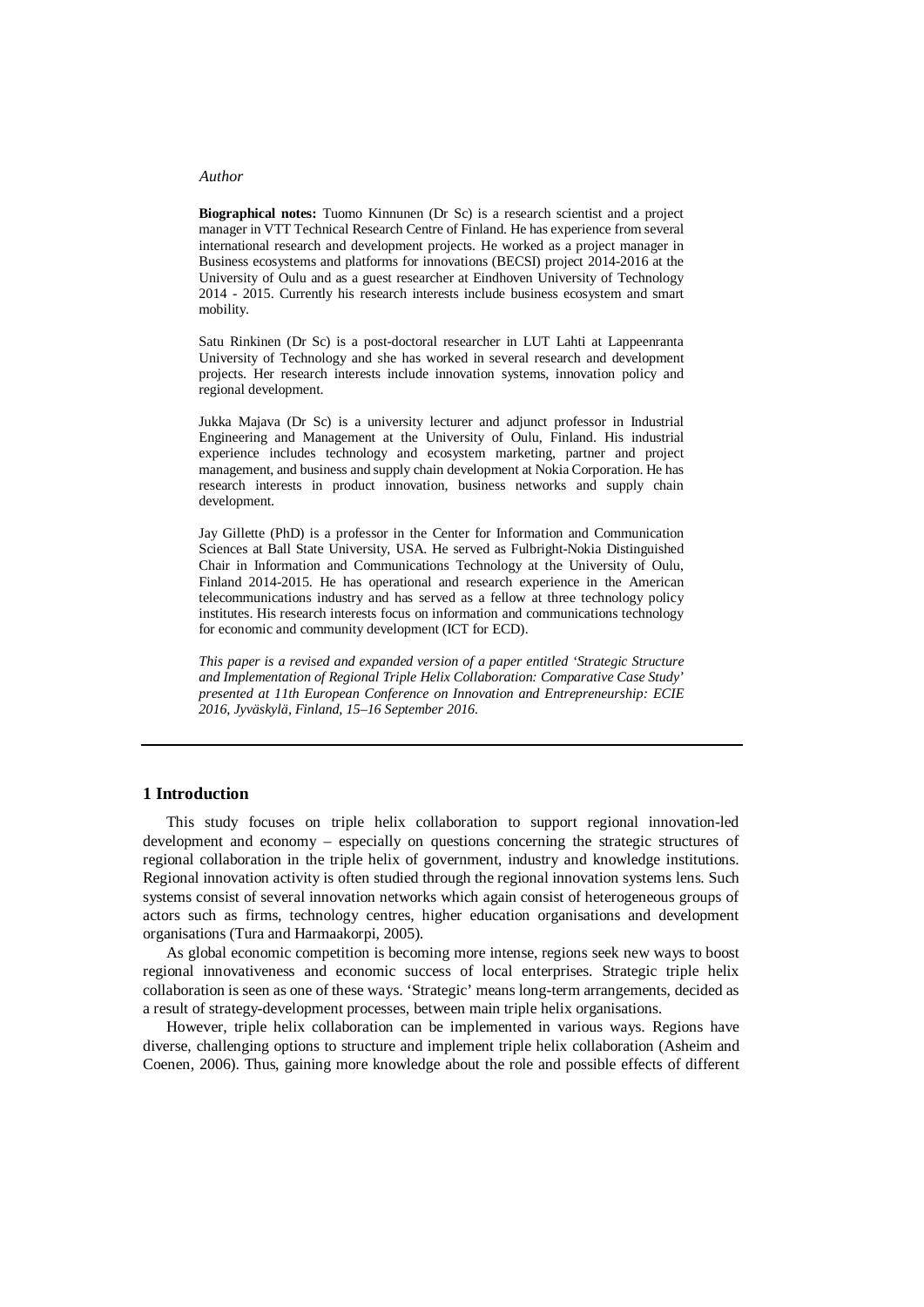strategic triple helix structures on regional collaboration and development is important for actors and parties involved in regional strategy and implementation.

In practice, the implementation of truly beneficial triple helix collaboration is a challenging task, where intermediary organisations are needed to support, facilitate and govern collaboration. However, despite the extensive triple helix literature (e.g., Etzkowitz and Leydesdorff, 1995; Etzkowitz and Leydesdorff, 2000) implementation of triple helix collaboration is an acknowledged challenge (Asheim and Coenen, 2006) that lacks empirical knowledge.

This study aims to clarify the role of strategic structures in regional triple helix collaboration. A strategic structure is understood as a distinct contractual and organisational setting where main regional triple helix parties are committed for the long-term to organise triple helix collaboration. The goal is to understand how triple helix actors in highly innovative regions can structure and implement triple helix collaboration to support innovation-led economy. Our research question is condensed into the following:

What role can strategic structures and implementation of triple helix collaboration play in regional development?

The research question is answered by analysing two empirical case examples in highly innovative regions: Brainport (Netherlands) and Oulu Innovation Alliance (OIA, Finland). These two regional cases were selected for analysis and comparison based on the following criteria: the regions are located outside metropolitan areas around medium-sized cities, and characterised at the highest level of innovation spirit in Europe (Giffinger et al., 2014); the researchers were able to gain in-depth understanding about the cases (Yin, 2003); together with predominant strategic structures featuring long-term commitment by key triple helix parties in the regions. The research data was collected from multiple sources and included documents, meetings, and observation.

For the background of the empirical study, we review literature on triple helix collaboration and innovation-led regional development. Then our research design and data are explained. Case descriptions and analyses follow. Finally, we present conclusions of the study.

## **2 Literature review**

#### *2.1 Regional innovation system and collaboration networks*

In knowledge-based economies, national and regional development activities are mostly innovation-led. These activities aim at enhancing competitiveness, creating new businesses and jobs and overall well-being in the society, through development of innovation environments and systems. Viewing innovations as a result of a complex social processes requiring collaboration between different actors and organisations during the process has also led innovation policies to focus on supporting networking and collaboration between for example regional innovation actors.

In supporting regional innovation activities and enhancing regional innovativeness, innovation systems theory has been widely applied. This systems approach originates from discussion on national systems of innovation (Edquist, 1997; Freeman, 1987; Lundvall, 1992; Nelson, 1993). From these, the regional dimension of innovation systems theory was presented by Philip Cooke and further developed by several other authors (e.g., see Cooke, 1992, 1998, 2001, 2008; Asheim and Isaksen, 1997, 2002; Autio, 1998).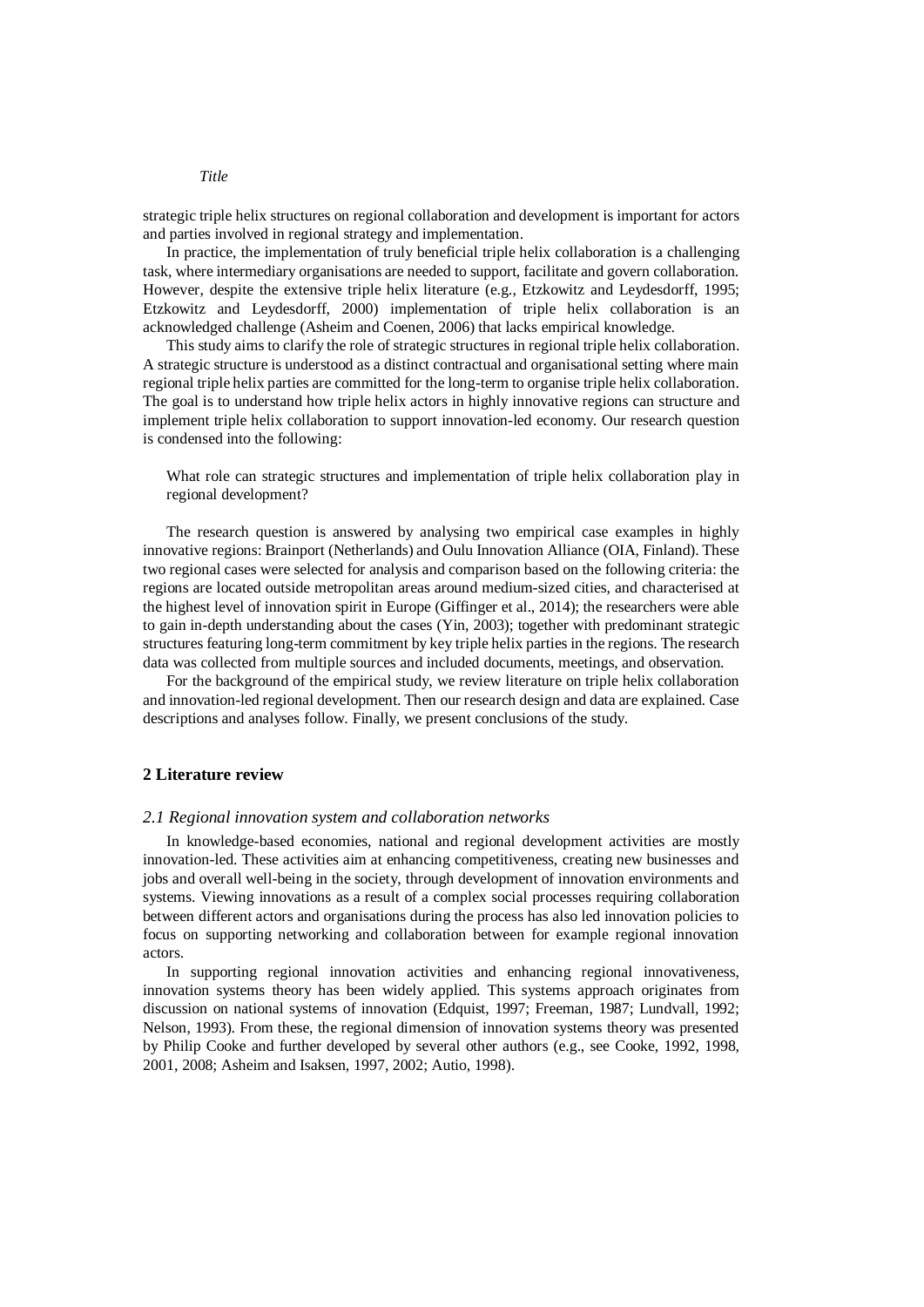The Regional Innovation System (RIS) concept became popular among practitioners developing and realising innovation policies at the regional level. Policy tools and actions based on the innovation system approach focus not only on traditional input-output relationships, but also on social and institutional factors that affect economic development of the region (Kautonen, 2006). The RIS approach has been a useful tool for regional innovation policies, especially as a catalyst to promote innovativeness among small and medium-sized enterprises (SMEs), by connecting the SMEs with the regional innovation support infrastructure (Asheim and Coenen, 2006).

Autio (1998) presents RIS consisting of two subsystems: (1) the knowledge generation and diffusion subsystem that covers various institutions responsible for the production and diffusion of knowledge and skills; and (2) the knowledge application and exploitation subsystem that consists of companies and their clients, suppliers, competitors and industrial partners. Innovation systems also include intermediary organisations that work in the intersections of knowledge producers and knowledge exploiters and operate as a part of RIS's innovation support infrastructure (Smedlund, 2006). For regional innovation and economic spatial diffusion of knowledge and connecting also to global innovation networks requires interaction between different regional as well as cross-regional interaction (Anttiroiko et al. 2016; Henning & Saggau, 2012).

As an innovation policy approach, RIS seeks to enhance stronger networking, collaboration and association between innovating partners (as RIS is considered a social system). When innovations are not seen merely as the result of linear processes starting from scientific research and leading to practical applications, the need for new collaboration models for universities, firms and public policy actors is emphasised from the policy perspective. In these regional systems innovations are seen as the result of social interaction of industry, government and university – or other higher education organisations and research institutes (Cooke, 1998; Doloreux and Parto, 2005, Asheim and Coenen, 2006). Therefore, one key aim of RIS-based regional innovation policies has been supporting this triple helix interaction between firms, universities and the public sector in different ways.

#### *2.2 Triple helix collaboration*

As presented above, the triple helix model has become a widely-utilised model in regional context, although in the early triple helix model publications (Etzkowitz and Leydesdorff, 1995; Etzkowitz and Leydesdorff, 2000) the model is discussed in national context. The concept has been applied to regional contexts, describing regional collaboration between universities, firms and government. The principles of the triple helix model have been adopted widely and triple helix collaboration is nowadays seen as vital for the success of regional innovation and development in knowledge-based economies.

The triple helix concept initiated by Etzkowitz and Leydesdorff in the 1990s represents the shift from industry-government combinations dominating Industrial Society, to the Knowledge Society where the potential for innovation lies more in university or research institutions and a triadic relationship between university, industry and government. Hybridization of elements from university, industry and government was seen to generate new formats for the creation, transfer and application of new knowledge (Ranga & Etzkowitz, 2013).

The triple helix model was connected to the changing role of university in economic development, and stressing the importance of new knowledge for economic development. The role of university was seen important not only in teaching and research but increasingly also in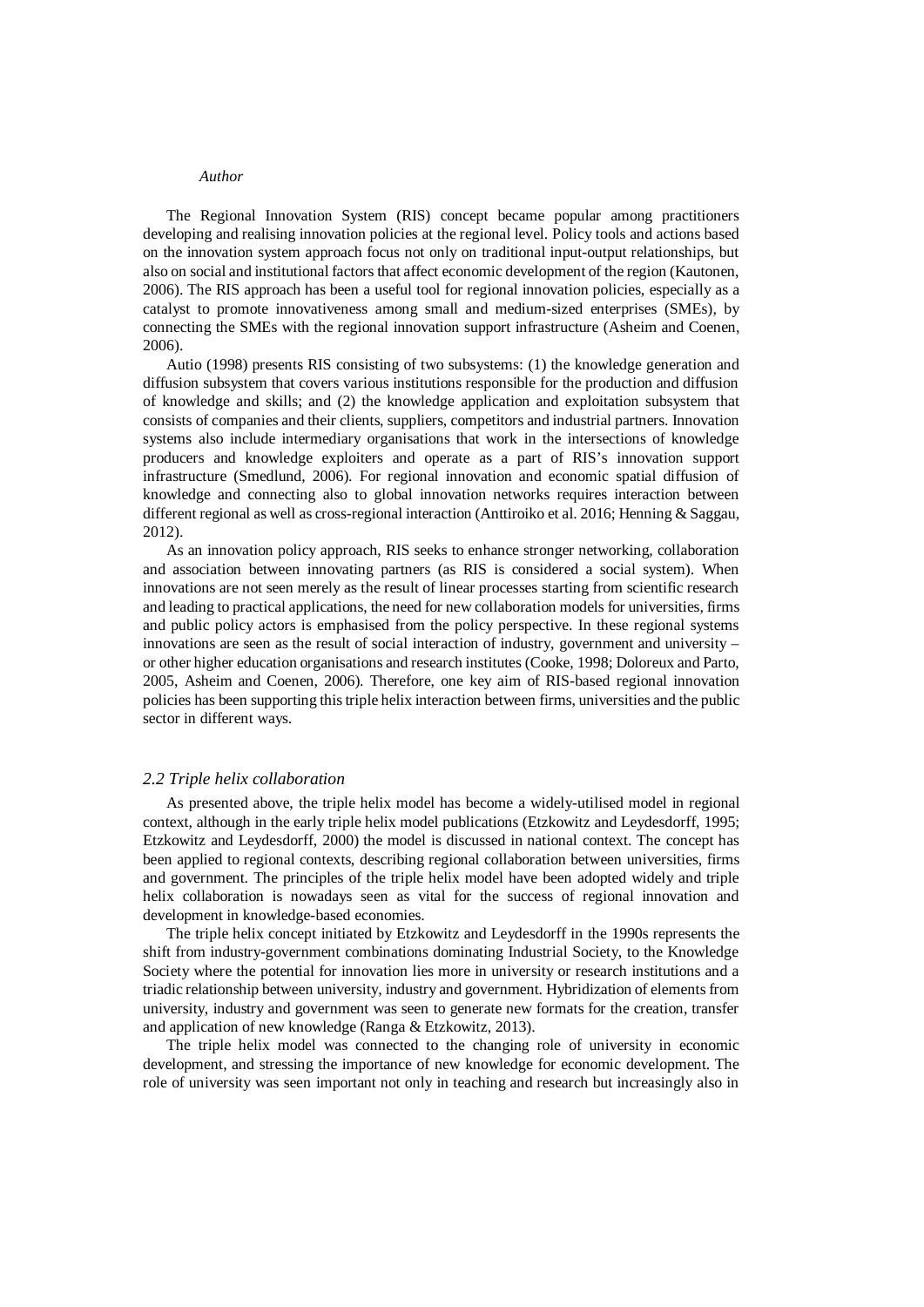its "third mission" of directly contributing to industry and economic development. (Etzkowitz and Leydesdorff, 1995; Etzkowitz and Leydesdorff, 2000.)

Policy-wise the objective of following the triple helix model is to create an innovative environment consisting of university spin-off firms, tri-lateral initiatives for knowledge-based economic development, and strategic alliances among firms, government laboratories and academic research groups (Etzkowitz and Leydesdorff, 2000). These initiatives can be encouraged by government through for example direct or indirect financial assistance. Strategic triple helix alliances cut across traditional sectoral borderlines, and cooperation between industry and government no longer need to follow the traditional arrangements between national governments and specific industrial sectors (Etzkowitz and Leydesdorff, 2000).

In Europe, the latest development and policy discussions have emphasised the need to renew traditional triple helix models to include the public as a fourth helix. Carayannis and Campbell (2009) identify this fourth helix consisting of a 'media-based and culture-based public', which associates with 'media, creative industries, culture, values, life styles, art and perhaps also the notion of the creative class' (Carayannis and Campbell, 2009, p. 206). This fourth helix is seen as a key part of promoting knowledge-based economy, since the public influence every national innovation system. Also, ideas about adding yet a fifth helix to the model have been presented (see e.g. Carayannis et al., 2012).

However, the quadruple helix has received more attention in policy discussions and it has been taken as a part of the Smart Specialisation policy approach, a regional policy framework for innovation-driven growth. Markkula (2014) argues that in the context of Smart Specialisation and its extensive implementation in Europe, the triple helix concept needs to be taken into active use but in a more modern form (see also Foray et al., 2012). The advantage of the newer quadruple helix concept is that it allows for a variety of innovations other than strongly science- or technology-based ones, in the spirit of the wider concept of innovation, for example the Smart Specialisation strategies. Many studies have brought out the idea of and need for a quadruple helix (e.g., see also MacGregor et al., 2010; Curley and Salmelin, 2013; Lindberg et al., 2014).

The triple helix model in its original form is a model for analysing university-industrygovernment relations. In policy contexts, triple helix principles are often used rather loosely to underpin the importance of the relationships and collaboration among these three spheres. For example, when studying the development policy efforts in a small Portuguese municipality, Rodrigues and Melo (2012) noticed that the influence of scientific triple helix model to policy and planning was symbolic rather than objective. Rodrigues and Melo (2012) argue that the appealing idea of the interactive dynamics bringing together university, government and industry, supplemented by simple graphics presenting the institutional collaboration, has transformed the original triple helix model merely into an easy-to-use symbolic metaphor. Pugh (2017) also notes that implementing the triple helix model in practice considering the regional context where the model is utilised, for example when utilising it in weaker regions, and increasing the focus on diverse regional setting and spaces.

Rosenlund et al. (2015) have differentiated the analytical model of triple helix from the management model of triple helix and they emphasise the "people side" of triple helix management, including the role of trust and social capital. In networked relationships based on for example trust and social capital, intermediary organisations can work as facilitating and coordinating actors/organisations. Smedlund (2006) has listed the roles of different intermediaries in the dynamics of a regional knowledge system and emphasises promoting triple helix cooperation as the main role of regional/meso level intermediaries in innovation networks. Todeva (2013) examines the governance of innovation and intermediation in triple helix interactions through case studies in Britain and states that empirical observations confirm the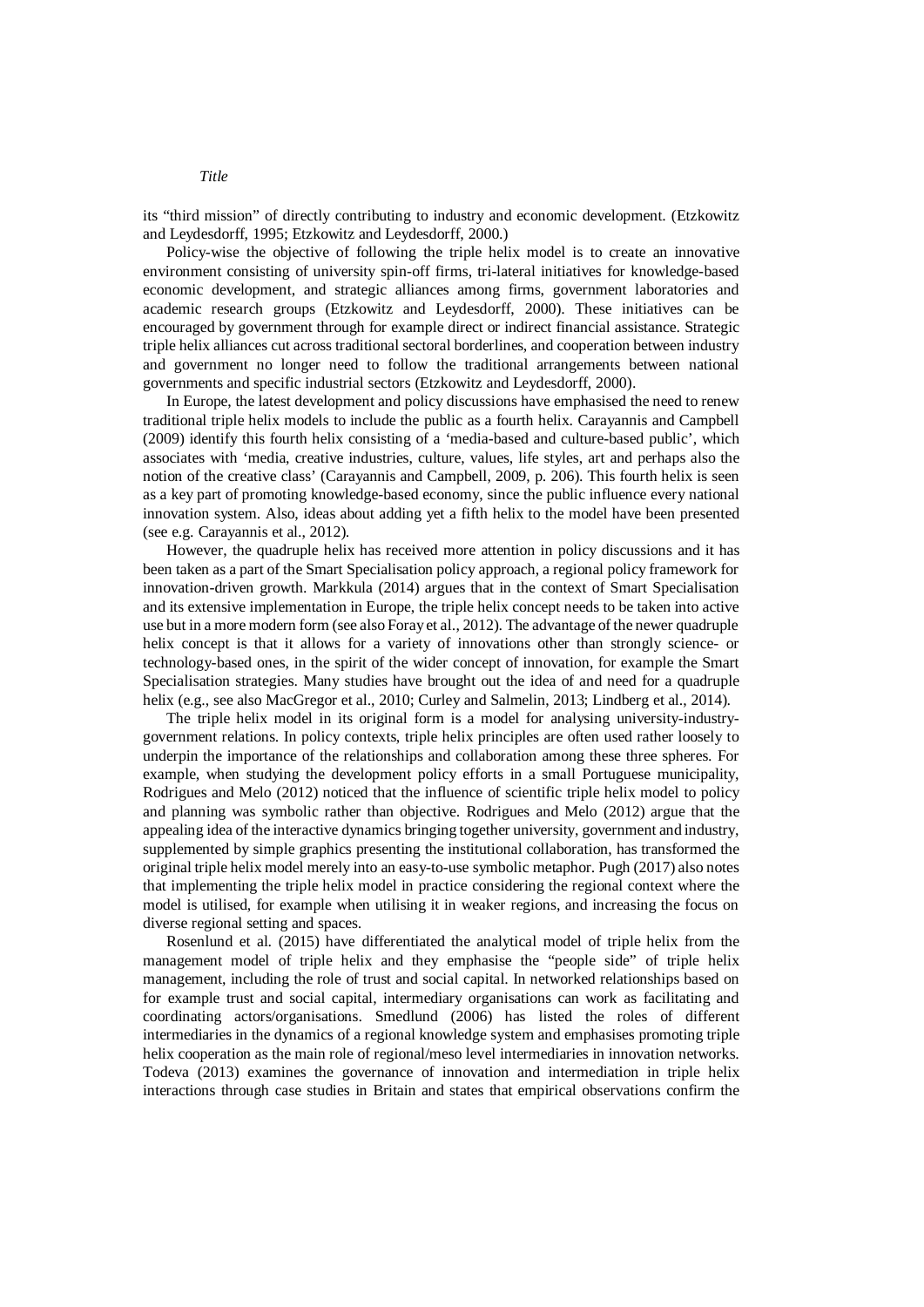need for intermediaries to engage in triple helix network creation, and the management of networked relationships.

The benefits of engaging an intermediary organisation in such collaboration (as with providing unique governance structure for the management of collaborative R&D projects, facilitating development of a regional innovation strategy) was also noted in Johnson's (2008) research on the Canadian intermediary organisation Precarn Incorporated. Johnson's analysis shows that from the resource-based view, intermediaries exist to provide specific resources and to play specific roles that individual triple helix members cannot or are unwilling to play. Future research is suggested to focus on testing which specific resources lead to success for these intermediary organisations in helping facilitate triple helix collaboration.

In order to manage the triple helix connectivity within smart specialisation strategy implementation, Virkkala et al (2017) have created a connectivity model and utilised it as a part of Ostrobothnia region's smart specialisation and entrepreneurial discovery process. By analysing the gaps in triple helix interactions and utilising focus group meetings and policy interventions the model can help improve regional cooperation by pointing out bottlenecks and focusing support on the biggest issues hindering cooperation. Triple helix collaboration requires ability to cross boundaries between different sectors. Rosenlund et al. (2017) present how difficulties in micro-level triple helix collaboration can be the result of difficulties related to crossing different boundaries. In their case these difficulties emerged due to different expectations of knowledge and the different sector-specific ways of working. They suggest that developing boundary management, boundary spanners and common arenas for dialogue could help overcoming these triple helix boundaries in micro-level collaboration.

Leydesdorff and Zawdie (2010) consider the triple helix perspective of innovation systems theory discussed in previous section. They state that triple helix provides a model of the structure and dynamics underlying the innovation system functioning at various levels. In contrast to the (national) innovation systems theory which presents the firms as having the lead role in innovation, the triple helix model emphasises the role of university in innovation (Etzkowitz and Leydesdorff, 2000). Ranga and Etzkowitz (2013) have created a triple helix systems approach, which combines the traditional triple helix model with innovation systems theory. Following the elements of innovation systems, Ranga and Etzkowitz (2013) define a triple helix system as a set of components, relationships between the components and functions of the system.

Asheim and Coenen (2006) argue that even though the dynamic triple helix perspective has increased among policy makers and researchers there are challenges in its implementation. They state that this approach 'does not give much guidance on how a triple-helix based collaboration could be functional, operational and implemented in concrete policy settings in order to contribute to constructing regional advantage' (p. 91). The challenges of triple helix collaboration and its implementation stem for example from different logics and expectations and from the varying degree of commitment of different regional actors over time (Sandström and Ylinenpää, 2012). Previous research calls for research on triple helix implementation and both theoretical and practical advice on how to organise regional strategic collaboration between industry, government and university. The triple helix perspective enables us to study innovation systems in empirical terms (the extent to which arrangements can be considered to constitute a system) and analyse best-practice trends (such as, whether better knowledge-based arrangements are possible).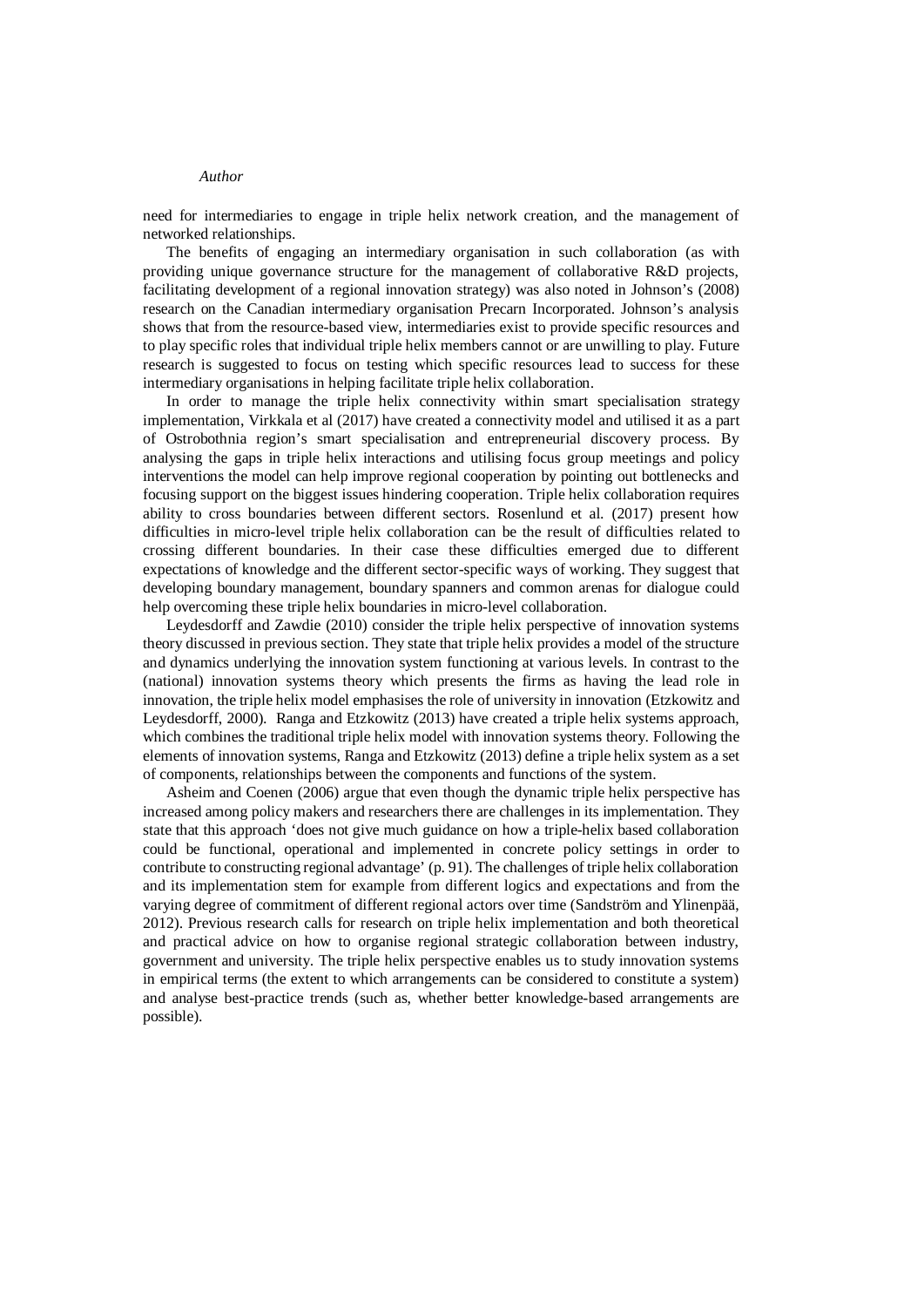### **3 Research design**

Our qualitative case study compares triple helix collaboration in two regional contexts (Yin, 2003). These cases represent regions around two medium-sized smart cities in Europe that have significantly high-level innovation spirit (Giffinger et al., 2014). As Appendix 1 indicates, these two regions are very innovation-intensive based on international patent (PCT) applications per inhabitant. The number of PCT patent applications per inhabitant in these regions can even be compared with Silicon Valley. In addition, triple helix collaboration and regionally predominant strategic structures appear clearly in both regions because of dominant triple helix components – a dominant city, a dominant university and a dominant university of applied sciences.

Triangulation is considered important in case study research because it enhances reliability and validity (Eisenhardt, 1989; Voss et al., 2002). Triangulation requires data collection from multiple sources: the research data include several sources listed in Table 1. The primary data source consists of documents including official, publicly available publications, reports, research papers, presentation slides and internet sites. In addition, observation and meetings with key triple helix representatives from both regions were used to complement and verify the results. The data analysis followed Eisenhardt (1989). The analysis was conducted using a qualitative approach. The researchers analysed the materials and notes to find connections, patterns, and comparisons. The key findings are presented in section 4. The comparative case analysis focuses on past, established triple helix structures and operations from 2005 to 2015.

|                | <b>Brainport Eindhoven</b>                                                                                                                                                                                                                                                                                                            | Oulu Innovation Alliance (OIA)                                                                                                                                                                                                                                                                                                  |
|----------------|---------------------------------------------------------------------------------------------------------------------------------------------------------------------------------------------------------------------------------------------------------------------------------------------------------------------------------------|---------------------------------------------------------------------------------------------------------------------------------------------------------------------------------------------------------------------------------------------------------------------------------------------------------------------------------|
| Documents      | Brainport Eindhoven (2005) Brainport<br>navigator 2013: Beyond Lissabon! -<br>Summary; Brainport Development<br>(2011) Summary Brainport 2020: top<br>Economy, Smart Society; Brainport<br>Development (2013) Brainport monitor -<br>annual publication; Brainport<br>Development (2012) Brainport monitor<br>$2012 - \text{summary}$ | Oulu Triple Helix – Final report on<br>advancing university activities as a part of<br>innovation environment (the basis for<br>establishing OIA), December 2007; OIA -<br>Alliance agreement 2.3.2009; OIA<br>presentation slides 20.12.2013; OIA and<br>innovation centres' evaluation report<br>$(2015)$ - internal document |
| Presentations  | The power of cooperation, 30th of<br>October 2014 Eindhoven, Pieter<br>Noordzij, Brainport Development; The<br>Brainport model and the innovation<br>strategy of our region, 6th May 2015<br>Oulu, Joep Brouwers, Vice Director,<br>Brainport Development.                                                                            | 30 years of cooperation, 5th May 2015<br>Oulu, panel discussion of six leaders of<br>OIA alliance partners.                                                                                                                                                                                                                     |
| Internet sites | http://www.brainport.nl,<br>http://www.brainportdevelopment.nl/                                                                                                                                                                                                                                                                       | http://www.ouluinnovationalliance.fi,<br>http://cht.oulu.fi/, http://www.cie.fi/,<br>http://www.cee.fi/,<br>http://www.printocent.net/,<br>http://www.maigbe.fi/                                                                                                                                                                |

**Table 1.** Case data sources.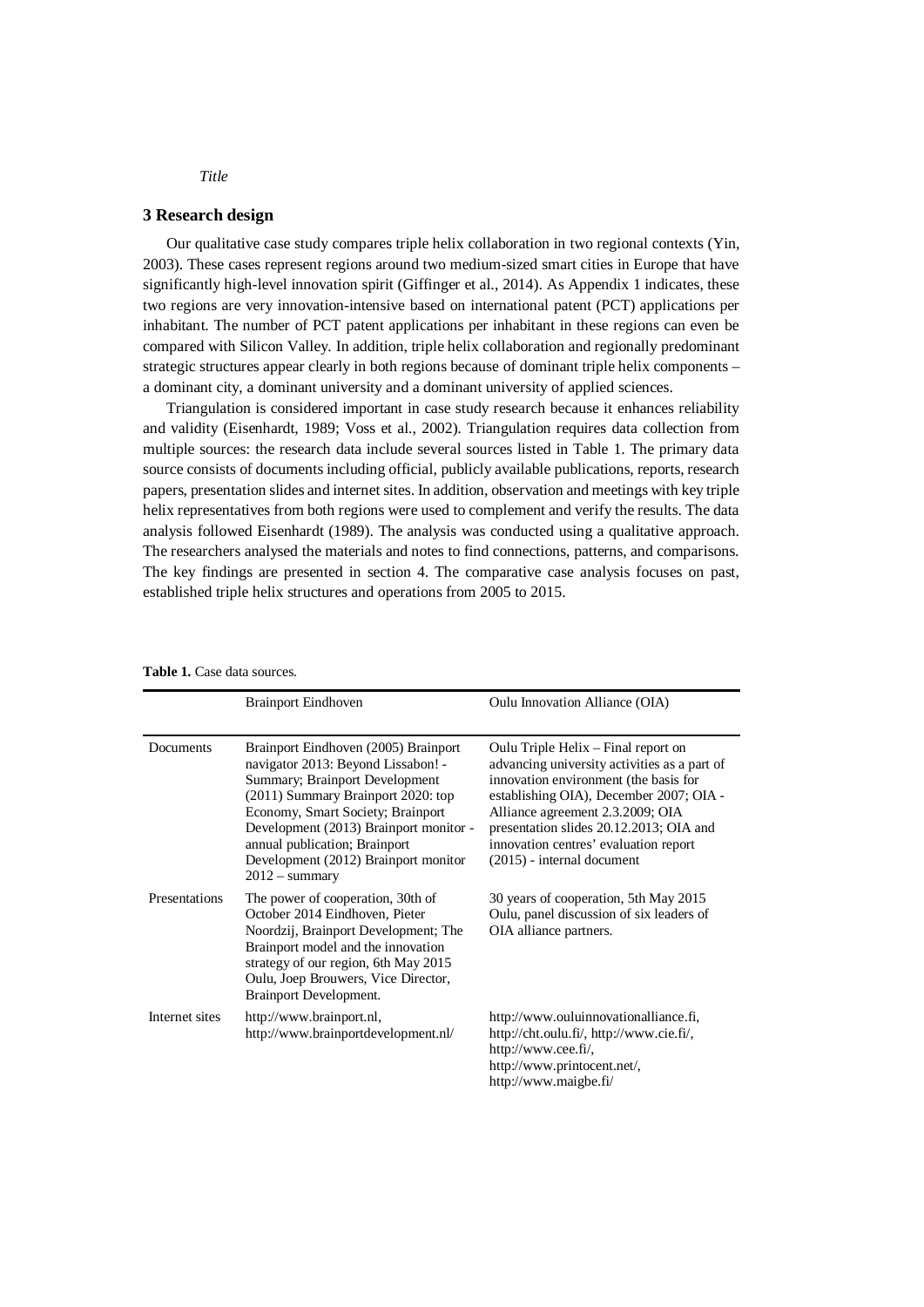Literature Fernández-Maldonado & Romein (2010), Rantakokko (2012), Rantakokko (2014) Horlings, L. G. (2014), Schaap & Ostaaijen (2015)

# **4 Results**

The study provides case descriptions and comparative analysis of strategic triple helix structures in two highly innovative regions. The results illustrate retrospectively the case regions' empirical setting for structuring, governing and facilitating triple helix collaboration to support innovation-led regional development. The main characteristics of the cases are described in Table 2.

## **Table 2.** Case descriptions.

| Name and<br>slogan          | Brainport Eindhoven (Case Brainport)<br>"Co-creating future"                                                                                                                                                                                                                                                                                                                                                                                   | Oulu Innovation Alliance (Case OIA)<br>"Ideas into Business"                                                                                                                                                              |
|-----------------------------|------------------------------------------------------------------------------------------------------------------------------------------------------------------------------------------------------------------------------------------------------------------------------------------------------------------------------------------------------------------------------------------------------------------------------------------------|---------------------------------------------------------------------------------------------------------------------------------------------------------------------------------------------------------------------------|
| Contractual<br>basis        | <b>Brainport Foundation</b><br>Founded 2005                                                                                                                                                                                                                                                                                                                                                                                                    | Strategic agreement<br>Signed 2009                                                                                                                                                                                        |
| Strategic<br>objective      | To create a common vision and strategy and<br>a strong focused regional development<br>project portfolio (strategy and<br>implementation)                                                                                                                                                                                                                                                                                                      | To strengthen strategic cooperation<br>between the parties, advance co-planning<br>of initiatives and develop partnership<br>between OIA network, state government<br>and regional administration                         |
| Triple<br>Helix<br>partners | The Supervisory Board of Brainport<br>foundation:<br>- representatives of five governmental<br>organisations (including four city mayors)<br>- leaders of six knowledge institutes<br>- representatives of five industrial<br>organisations                                                                                                                                                                                                    | OIA partners:<br>1 governmental organisation<br>3 knowledge institutes<br>1 industrial company                                                                                                                            |
| Primary<br>actors           | <b>Brainport Development company</b>                                                                                                                                                                                                                                                                                                                                                                                                           | Five OIA Innovation Centres                                                                                                                                                                                               |
|                             | Owned 50 % by the strategic foundation and<br>50 % by the municipalities of the region                                                                                                                                                                                                                                                                                                                                                         | Closely connected to the main knowledge<br>institutes of the region                                                                                                                                                       |
| The scope<br>of activities  | Broad scope of activities that are categorised<br>into the domains of People, Technology,<br>Business and Basics and focused on regional<br>innovation-led development:<br>- Encourages and develops regional and<br>(inter)national projects and programmes<br>which, by preference, are carried out under<br>the responsibility of the 'problem owners'<br>- Builds Brainport brand and promotes<br>Brainport nationally and internationally | Narrow scope of activities focusing around<br>rather independently operating innovation<br>centres and their focus areas to generate<br>business from research, development and<br>innovation (RDI) projects and ventures |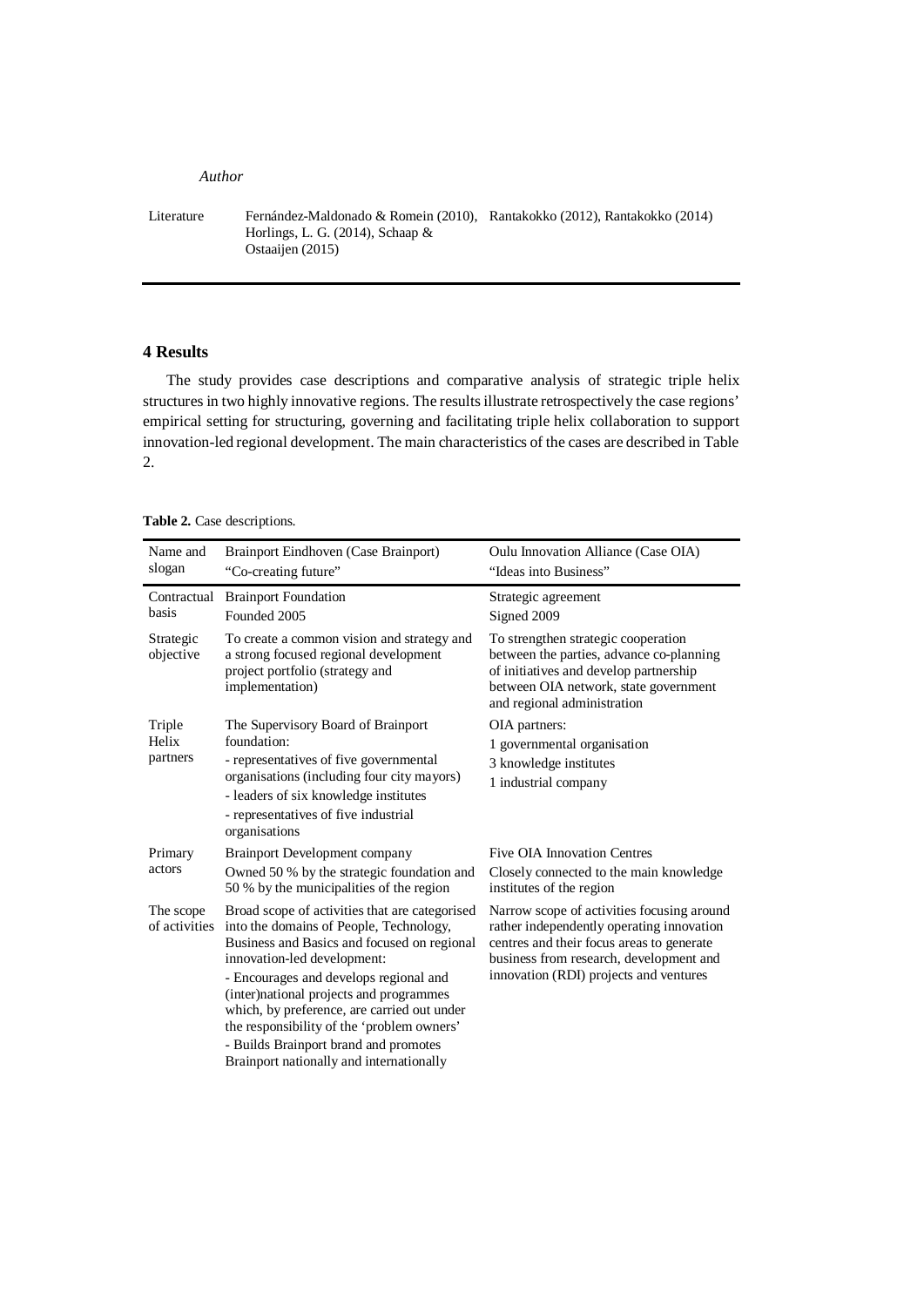|                                  | - Monitors set of macro-economic indicators<br>and analyses concerning the regional<br>ecosystem<br>- Facilitates regional industry through<br>business advice and funding, incubation<br>facilities, business premises and business<br>centres |                                                                                                                                                                                                                  |
|----------------------------------|-------------------------------------------------------------------------------------------------------------------------------------------------------------------------------------------------------------------------------------------------|------------------------------------------------------------------------------------------------------------------------------------------------------------------------------------------------------------------|
| Target<br>areas of<br>activities | The five top sectors of Brainport Eindhoven:<br>- High Tech Systems & Materials<br>- Food & Technology<br>- Automotive<br>- Lifetec & Health<br>- Design                                                                                        | The spearhead areas of OIA innovation<br>centres:<br>- Cleantech<br>- Health and wellbeing technology<br>- 3D internet<br>- Printed intelligence<br>- Research and education of global business<br>and economics |

## *4.1 Case Oulu Innovation Alliance (Case OIA), Finland*

*Title*

Case OIA presents a focused approach to strategic triple helix collaboration. The strategic structure of OIA is based on the strategic agreement signed 2009 between partners: one governmental (City of Oulu), three knowledge institutional (University of Oulu, Oulu University of Applied Sciences, and VTT Technical Research Centre of Finland), and one industrial partner (Technopolis). The agreement resulted from a specific triple helix strategy preparation, conducted mainly in 2007. Case OIA was built on decades' history of regional triple helix collaboration. Strategic triple helix collaboration was active in initiation phase of OIA (2008- 2012) and its innovation centres. Since the OIA operations were established, the strategic alliance structure has served more as a discussion forum. Triple helix collaboration has been driven rather independently by each innovation centre – with shared ownership and triple helix mandate - that are closely connected with the operations of knowledge institutes. The centres are scoped to support, compose and coordinate research, development and innovation activities in the selected spearhead areas. Figure 1 illustrates the innovation centres and partners of Oulu Innovation Alliance.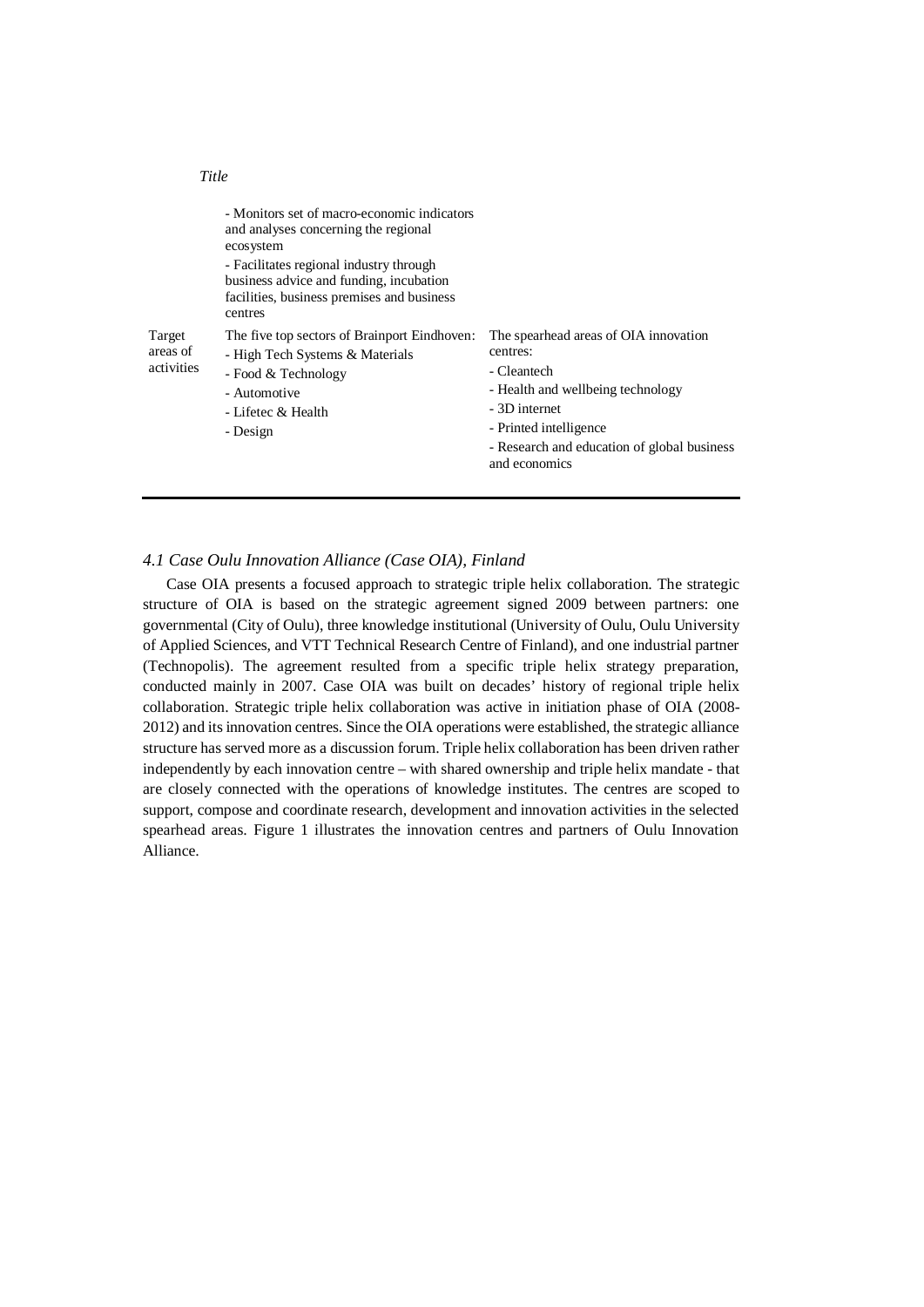**Figure 1.** The innovation centres and partners of Oulu Innovation Alliance.



*Source:* OIA (2017)

The five innovation centres of OIA have dedicated roles. Centre for Environment and Energy (CEE) focuses on turning innovations in the environmental, energy and cleantech sectors into business. Centre for Health and Technology (CHT) is responsible for health and wellbeing technologies, especially connected health. Center for Internet Excellence (CIE) conducts research of internet technologies, especially 3D internet. Martti Ahtisaari Institute of Global Business and Economics (MAI) deals with research and education of global business and economics. PrintoCent is responsible for industrialisation and commercialisation of printed intelligence.

The implementation of triple helix collaboration of Case OIA is focused around those five innovation centres, especially advancing and strengthening the role of universities in regional innovation-led economy. The role of implementation of triple helix collaboration in regional development is thus dependent on the innovation centres' capabilities to generate business from research, development, and innovation (RDI) projects and ventures. Overall, the success of OIA as a strategic triple helix structure depends on selecting right focus areas, with good fit to regional strengths and competences, and success of the innovation centres in the long term.

#### *4.2 Case Brainport Eindhoven, The Netherlands*

Brainport Eindhoven has adopted a holistic approach to strategic triple helix collaboration. The strategic structure of Brainport Eindhoven is based on the foundation established 2005 and supervised by five governmental, six knowledge institutional and five industrial representatives. This structure and the strategic frame was formed in past regional development programs that successfully addressed the severe regional economy crisis in the preceding decade. Case Brainport is running an iterative triple helix strategy process to create and update the shared vision and strategy, and to facilitate a strong, focused regional development project portfolio. The central actor in triple helix collaboration of Case Brainport is the development company,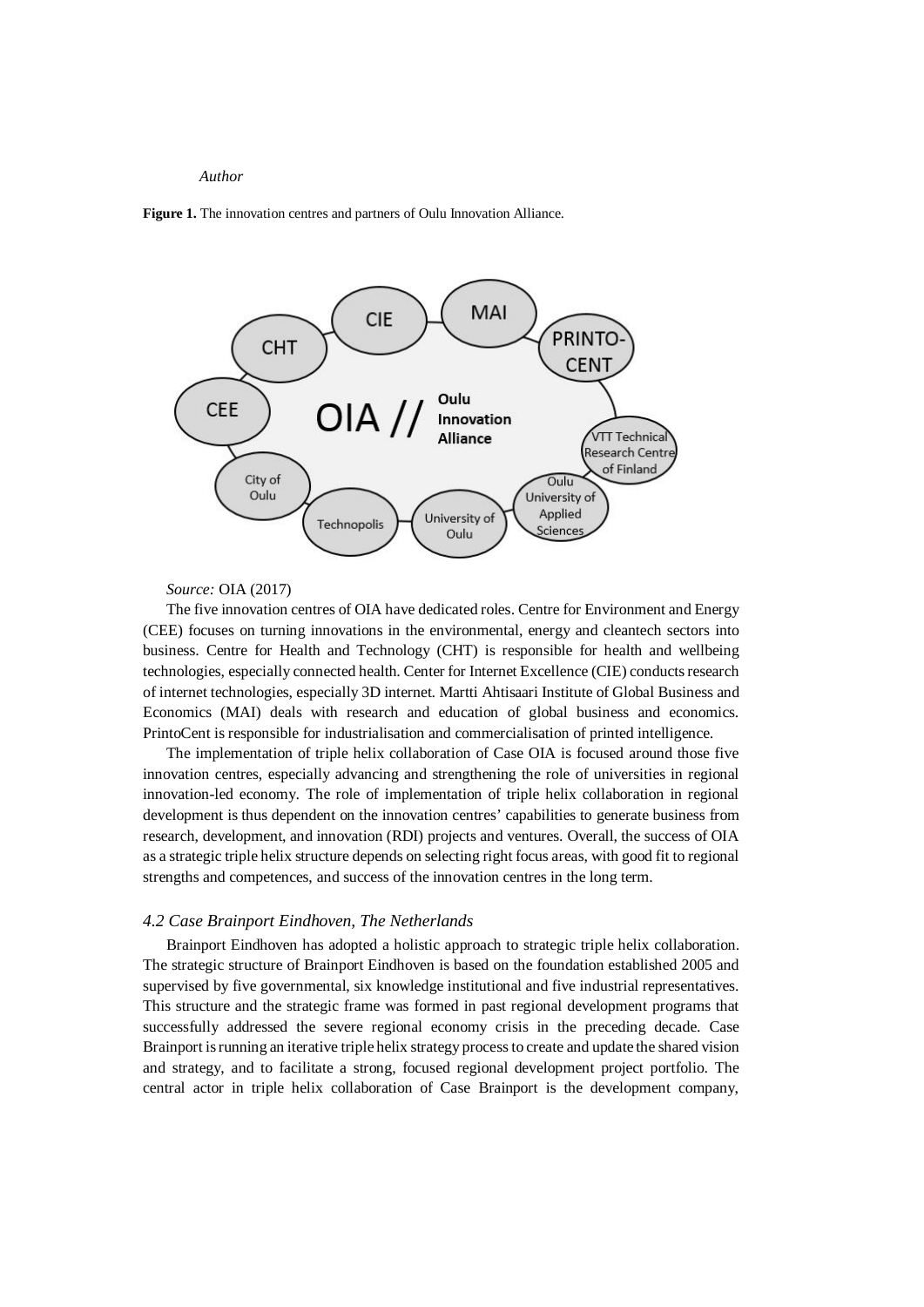Brainport Development. That company organises implementation of the shared agenda that is set by the supervisory board of the foundation. The shared agenda includes the range of diverse activities strengthening and connecting five existing and emerging knowledge-intensive clusters in regional innovation-led economy, as illustrated in Table 3.

**Table 3.** Examples of Brainport programs and activities.

| People                                          | Technology                                                                                     | <b>Business</b>                                                          | <b>Basics</b>                                                                                    |
|-------------------------------------------------|------------------------------------------------------------------------------------------------|--------------------------------------------------------------------------|--------------------------------------------------------------------------------------------------|
| Brainport talentBox -<br>online career platform | <b>High Tech Campus</b><br>Eindhoven – High tech<br>business park and<br>industrial R&D center | Brainport Industries -<br>An association of High<br>Tech suppliers       | <b>Holland Expat Center</b><br>South – Services for<br>expats and their families<br>to settle in |
| International School                            | Holst centre                                                                                   | <b>DSP</b> Valley                                                        | Image campaign                                                                                   |
| Dutch Technology<br>Week (DTW) – Mass<br>event  | Automotive Campus -<br>Automotive business<br>park and R&D center                              | <b>Brainport Networking</b><br>$Financials - A network$<br>of financiers | Cross-border issues, e.g.<br>traffic connections                                                 |

The development company monitors annually a number of macro-economic indicators, studies and analyses about the region. Table 4 presents the quantitative indicators used to monitor annual regional development and effectiveness of shared agenda implementation.

| People                                                                                                                                                                         | Technology                                                                                                                                                                                                                                 | <b>Business</b>                                                                                                                                                                                                                                                                                                                                                   | <b>Basics</b>                                                                                                                                                       |
|--------------------------------------------------------------------------------------------------------------------------------------------------------------------------------|--------------------------------------------------------------------------------------------------------------------------------------------------------------------------------------------------------------------------------------------|-------------------------------------------------------------------------------------------------------------------------------------------------------------------------------------------------------------------------------------------------------------------------------------------------------------------------------------------------------------------|---------------------------------------------------------------------------------------------------------------------------------------------------------------------|
| 1 Population<br>2 Migration<br>3 Foreign nationals<br>4 Working population<br>5 Gross labor (of aged<br>$15-65$<br>6 Unemployment<br>7 Higher education<br>8 Lifelong learning | 9 Total R&D expenses<br>10 Public R&D<br>spending<br>11 Private R&D<br>spending<br>12 Top 30 company<br>R&D spending<br>13 Publications<br>14 Citations<br>15 Patents<br>16 Cooperation in<br>innovation<br>17 Turnover from<br>innovation | 18 Gross Regional<br>Product<br>19 Economic Growth<br>20 Gross value added<br>and labor productivity<br>21 Export; industry<br>exports and export<br>sectors<br>22 Net number of start-<br>ups<br>23 Fast growing<br>companies<br>24 Vacancies<br>25 Number of jobs<br>26 High tech: branches,<br>net new companies and<br>number of jobs<br>27 Spearhead sectors | 28 Mobility<br>29 Shuttle<br>30 Traffic intensity<br>31 Flight connections<br>32 Quality of life<br>33 Entertainment<br>34 Culinary<br>35 Proximity to<br>amenities |

**Table 4.** Quantitative indicators of monitoring the regional development (Brainport monitor 2013).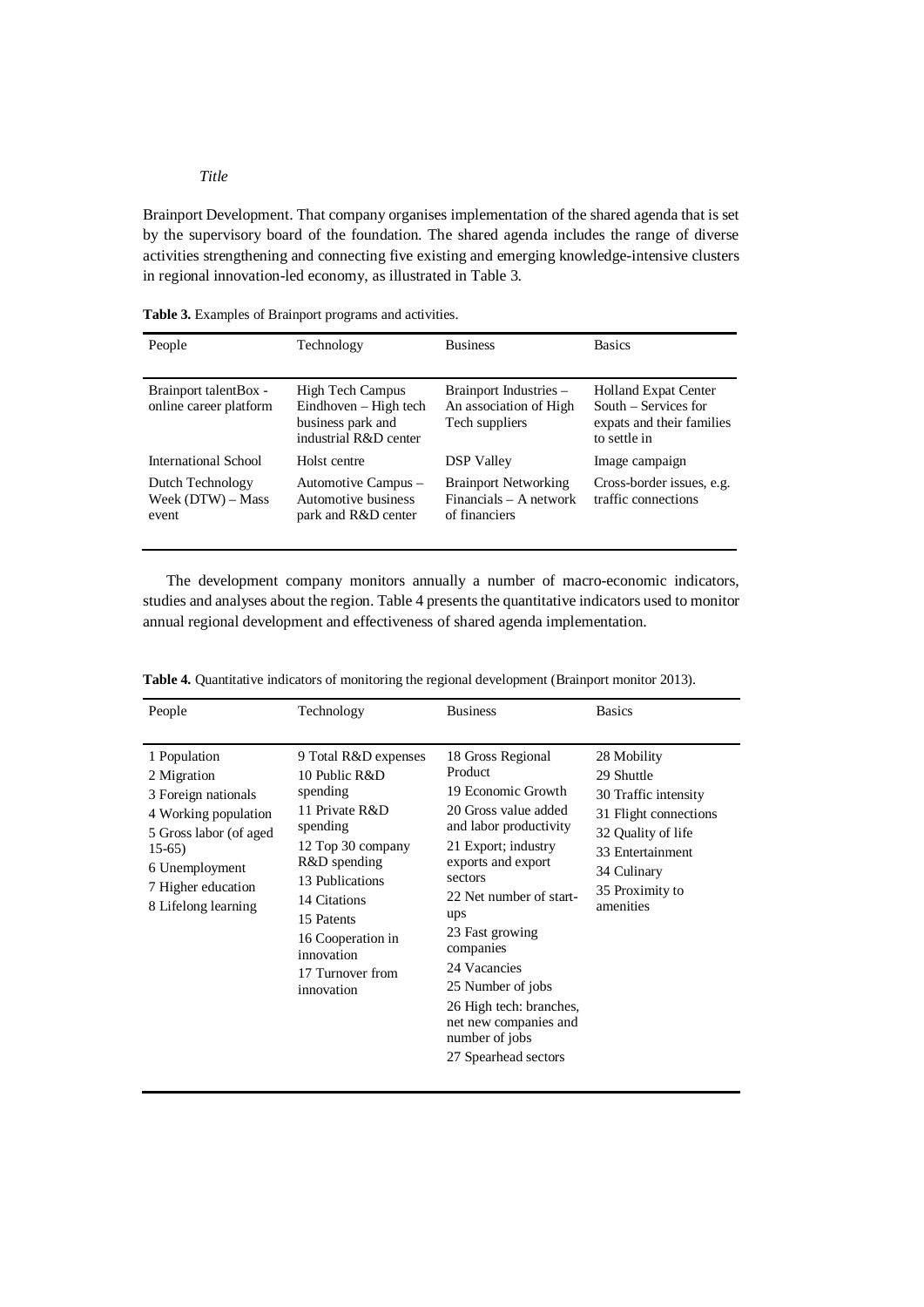In this case, the triple helix structure and collaboration itself is branded as 'Brainport', and together with strong, fact-based narrative, is utilised for lobbying and advancing regionrecognition, nationally and internationally.

#### *4.3 Comparative Case Analysis*

Our study analysed the roles of strategic structures and implementation of triple helix collaboration in regional development. As Asheim and Coenen (2006) have argued policy makers and researchers are aware of triple helix concept, but empirical guidance on the implementation of triple-helix based regional collaboration is currently insufficient. Our study analyses two different approaches. Case Brainport Eindhoven shows that strategic triple helix structure and implementation may take a holistic and high-profile role in representing the region and supporting regional innovation-led development (see e.g. Table 4, Brainport monitor, 2013). The strategic structure of Case Brainport is a foundation supervised by sixteen main triple helix parties. Case Brainport emphasises the triple helix governance model with shared ownership and shared strategy. In Case Brainport, a triple helix development company has replaced several separate city development agencies. This company – with shared ownership and triple helix mandate – has taken a broad and active role in organising implementation of shared agenda, but is not necessarily responsible for implementing the activities.

In comparison with the Eindhoven case, the role of OIA in Case OIA Oulu is narrow, and directly connects knowledge institutes and RDI activities in selected technology focus areas. This type of approach emphasises the role of university in innovation (Etzkowitz and Leydesdorff, 2000). The strategic structure of OIA is an alliance agreement among five main triple helix parties. The implementation of strategic objectives was organised through five innovation centres (see Figure 1, OIA, 2017) and the structure in OIA strengthens the role of knowledge institutes in regional development in the spearhead areas. In comparison, Case Brainport's role is broad and connected to its government-led development company, together with any direct and indirect activities jointly decided as important for regional innovation-led development.

The strategic structures are results of strategy processes reflecting certain temporal and contextual settings. These address particular needs and problems, i.e. severe regional economy crisis in Case Brainport, and globalisation challenges in Case OIA. The strategic structures and implementation of triple helix collaboration take very different roles and development paths in the compared cases. This indicates wide diversity of options for structuring and organising regional triple helix collaboration globally. Context does matter, yet triple helix outcomes grow in significance for innovative regions that can successfully adapt the concept to their specific conditions.

In spite of different approaches taken to implement the triple helix collaboration, the findings from the two cases analysed in our study support the findings by Todeva (2013) by demonstrating the structured management of networked relationships. The results also support the findings by Johnson (2008), who identified governance structures to be important in regional collaboration. In contrast to the arguments by Rodrigues and Melo (2012), our study indicates that the triple helix model can have more value than being merely a symbolic metaphor.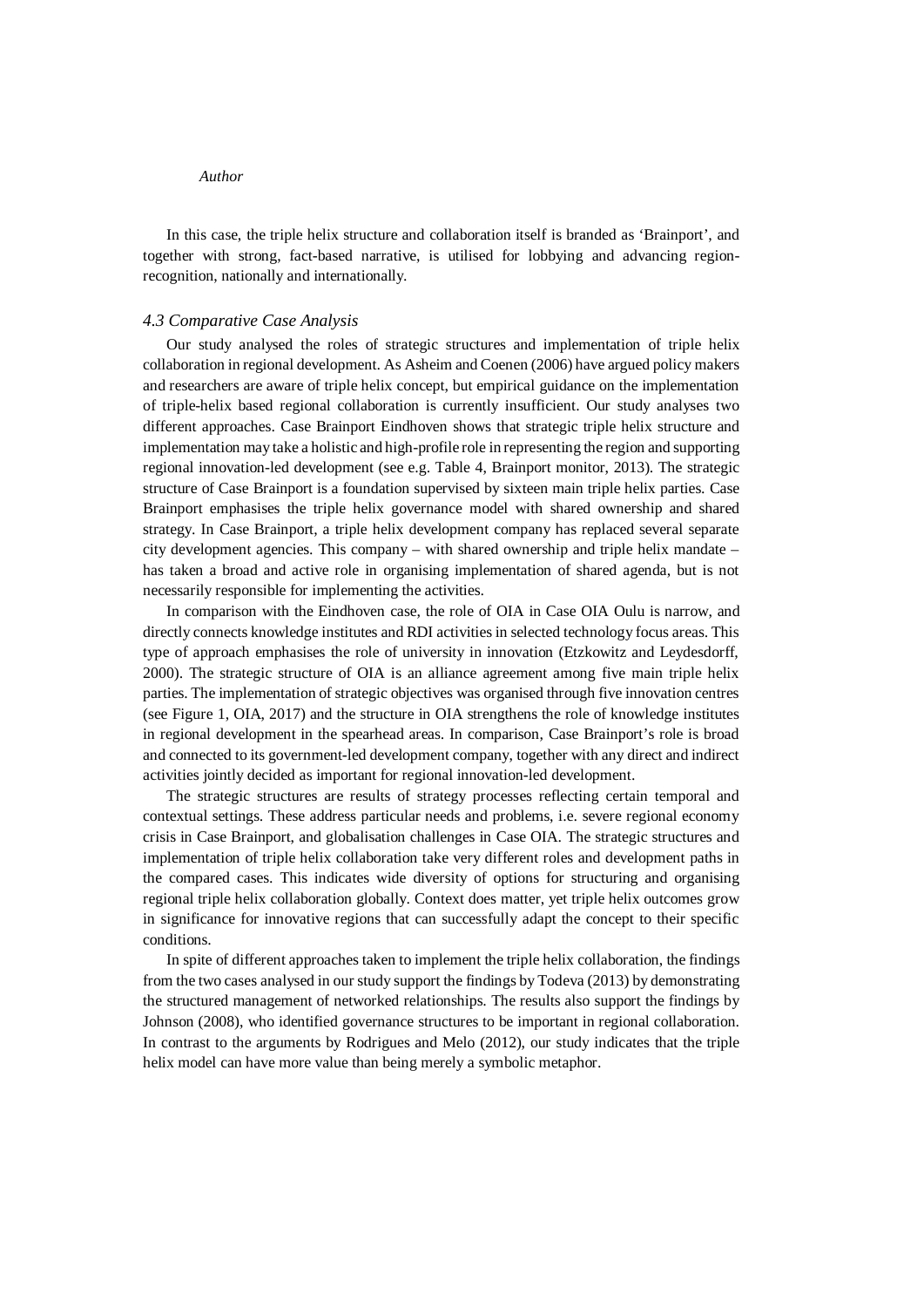#### **5 Conclusions**

Our results contribute to empirical understanding of triple helix collaboration and especially its implementation in the context of regional development. The study contributes to triple helix literature by presenting two empirical cases of strategic triple helix structures and explaining their role in the regions. While societal contexts, visionary leaders, and the legacies of past collaboration have clearly directed the two regions to quite a different strategic structures and implementation of triple helix collaboration, the findings illustrate two evidence-based examples for regional innovation-led development.

The study contributes to the current understanding of the role of strategic structures of triple helix collaboration in general. It particularly illustrates strategic alliance as a key triple helix partnership in advancing and strengthening the role of knowledge institutes (Case OIA). It also demonstrates the effectiveness of a foundation-based strategic structure that innovates the role and governance model of a municipal development company (Case Brainport).

The triple helix model is rather abstract from the governance perspective. Triple helix theory guides application of development theory to practice. However, linking these three spheres in practice means connecting complex functions and finding the best practices considering different contexts. Strategic collaboration structures can enhance the formulation and sustaining of the regional triple helix collaboration. The triple helix model helps examine innovation systems empirically (see also Leydesdorff and Zawdie, 2010; Ranga and Etzkowitz, 2013) and analyse best practices and diverse strategic configurations.

Societal context and need, as well as regional development vision, have a significant effect on strategic triple helix structures. Globally there are numerous forms that triple helix collaboration could take. This study focuses on two types of established structures in highly innovative regions. The results strengthen triple helix literature and understanding of regional innovation-led development. Other types of strategic triple helix structures, compared especially to triple helix collaboration that is implemented without specific strategic structure, can be interesting focus areas for future research.

The case analyses and comparison are especially useful for community leaders, policy makers, managers and other stakeholders involved in strategy processes within and between regional triple helix organisations: government, business and knowledge institutes. The strategic structures and empirical experiences, about organising and utilising triple helix collaboration in highly innovative regions, may be used as a benchmark in other regions and contexts as well.

However, triple helix collaboration can be implemented in diverse ways. Gaining more knowledge about the role and possible effects of different strategic triple helix structures on regional collaboration and development is important for stakeholders involved in regional strategy processes and strategy implementation. Researchers and practitioners may find further insights by applying these findings to different organisational and regional contexts.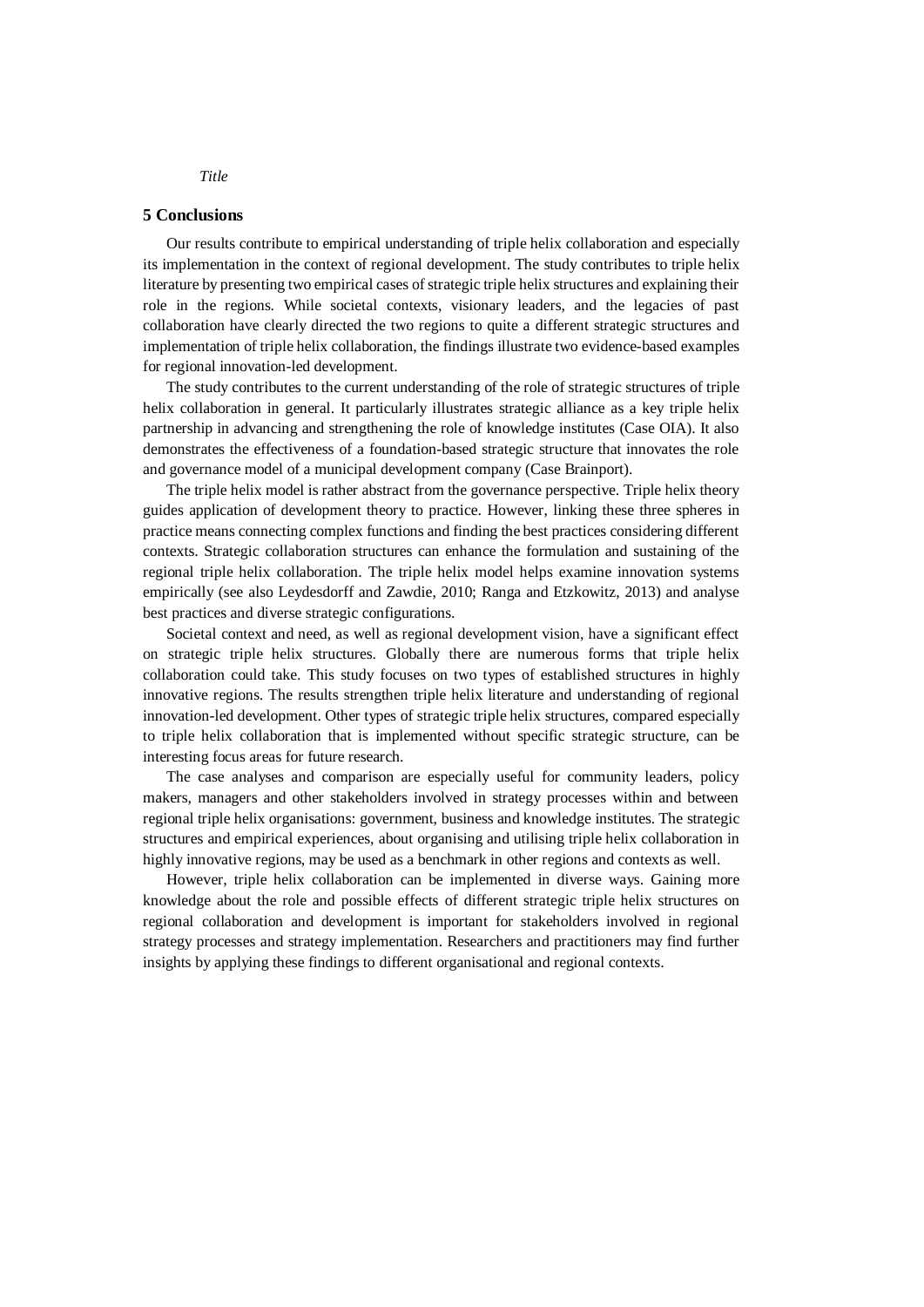### **References**

- Anttiroiko, A-V., Laine, M. & Lönnqvist, H. (2016). Metropolitan strategies for global innovation networking: the case of Helsinki. International Journal of Innovation and Regional Development, Vol. 7, No. 1, pp. 20–35.
- Asheim, B. T. & Isaksen, A. (1997). Location, agglomeration and innovation: towards regional systems in Norway? European Planning Studies, Vol. 5, No. 3, pp. 299–330.
- Asheim, B. T. & Isaksen, A. (2002). Regional innovation systems: The integration of local 'sticky' and global 'ubiquitous' knowledge. Journal of Technology Transfer, Vol. 27, No. 1, pp. 77–86.
- Asheim, B. T. & Coenen L. (2006). Contextualising regional innovation systems in a globalising learning economy: On knowledge bases and institutional frameworks". The Journal of Technology Transfer, Vol. 31, No. 1, pp. 163-173.
- Autio, E. (1998). Evaluation of RTD in regional systems of innovation. European Planning Studies, Vol. 6, No. 2, pp. 131–140.
- Carayannis, E. G., & Campbell, D. F. (2009). 'Mode 3'and'Quadruple Helix': toward a 21st century fractal innovation ecosystem. International Journal of Technology Management, Vol. 46, Nos. 3-4, pp. 201– 234.
- Carayannis, E. G., Barth, T. D., & Campbell, D. F. (2012). The Quintuple Helix innovation model: global warming as a challenge and driver for innovation. Journal of Innovation and Entrepreneurship, Vol 1, No. 1, pp. 2.
- Cooke, P. (1992). Regional innovation systems: Competitive regulation in the new Europe. Geoforum, Vol. 23, No. 3, pp. 365–382.
- Cooke, P. (1998). Introduction: Origins of the concept. In Braczyk, H-J., Cooke, P. & Heidenreich, M. (Eds.) Regional innovation systems. Pp. 2–25. London and New York: Routledge.
- Cooke, P. (2001). Regional innovation systems, clusters and the knowledge economy. Industrial and Corporate Change, Vol. 10, No. 4, pp. 945–974.
- Cooke, P. (2008). Regional innovation systems, clean technology & Jacobian clusterplatform policies. Regional Science Policy & Practice, Vol. 1, No. 1, pp. 23–45.
- Curley, M., & Salmelin, B. (2013). Open Innovation 2.0: A New Paradigm. EU Open Innovation Strategy and Policy Group (OISPG). White Paper. [online] https://ec.europa.eu/digital-singlemarket/node/66731. Downloaded as OISPGOpenInnovation20ANewParadigm-WhitePaper.pdf. Accessed 10 May 2016.
- Doloreux, D. and Parto, S. (2005). Regional innovation systems: Current discourse and unresolved issues. Technology in Society, Vol. 27, No. 2, pp. 133–153.
- Edquist, C. (1997). Introduction. In Edquist, C. (ed.): Systems of innovation. Technologies, institutions and organisations. Pp. 1–35. London and Washington: Pinter.
- Eisenhardt, K. M. (1989). Building theories from case study research. Academy of Management Review, Vol. 14, No. 4, pp. 532–550.
- Etzkowitz, H. and Leydesdorff, L. (2000). The dynamics of innovation: From national systems and mode 2 to a triple helix of university-industry-government relations. Research Policy, Vol. 29 No. 2, pp. 109- 23.
- Etzkowitz, H. & Leydesdorff, L. (1995). The triple helix university-industry-government relations: A laboratory for knowledge-based economic development. EASST Review, Vol. 14, pp. 14-19.
- Fernández-Maldonado, A., & Romein, A. (2010). The role of organisational capacity and knowledge-based development: The reinvention of Eindhoven. International Journal of Knowledge Based Development, Vol 1/2, No. 1, pp. 79-96.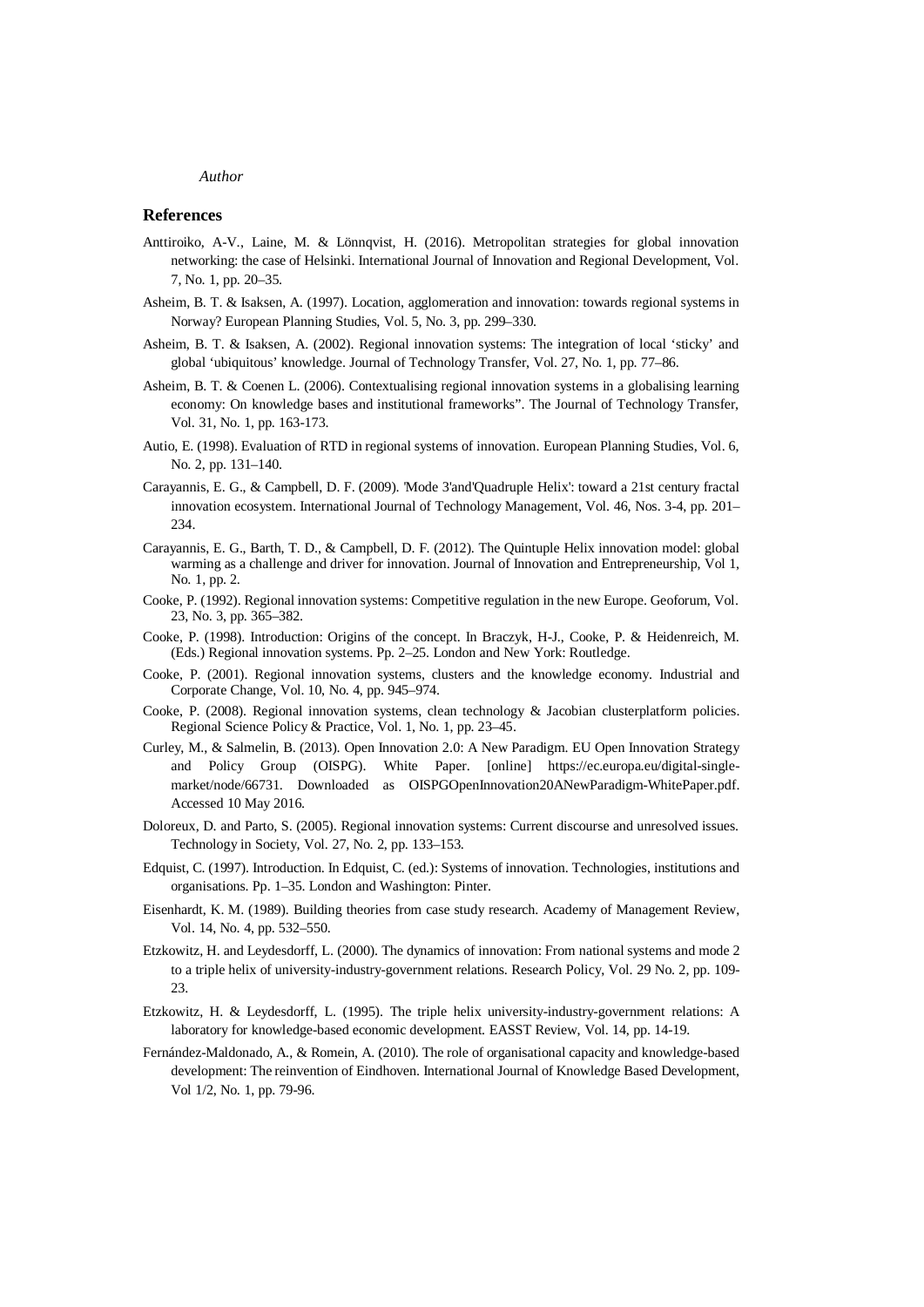- Foray, D., Gobbard, J., Beldarrain, X.G., Landabaso, M., McCann, P., Morgan, K., Nauwelaers, C. & Ortega-Argilés, R. (2012). Guide to Research and Innovation Strategies for Smart Specialisation (RIS3), European Commission [online] http://ec.europa.eu/regional\_policy/sources/docgener/presenta/smart\_specialisation/smart\_ris3\_2012. pdf.
- Freeman, C. (1987). Technology Policy and Economic Performance: Lessons from Japan. London: Pinter.
- Giffinger, R., Kramar, H., Haindlmaier, G. & Strohmayer, F. (2014). Ranking of European medium-sized cities. European Smart Cities 3.0. Website. http://www.smart-cities.eu/index.php?cid=01&ver=3 Accessed 17 December 2015.
- Hennig, C. & Saggau, V. (2012). Networks, spatial diffusion of knowledge and regional economic growth: an agent-based modelling approach. International Journal of Innovation and Regional Development, Vol. 4, No. 3/4, pp. 204–231.
- Horlings, L. (2014). Leadership, Governance and Knowledge in an Enterprising Place: The Case of Brainport Eindhoven in the Netherlands. In Lee Pugalis, Joyce Liddle (eds.) Enterprising Places: Leadership and Governance Networks (Contemporary Issues in Entrepreneurship Research, Volume 3) Emerald Group Publishing Limited, pp.149-175.
- Johnson, W. (2008). Roles, resources and benefits of intermediate organisations supporting triple helix collaborative R&D: The case of Precarn. Technovation, Vo. 28, pp. 495-505.
- Kautonen, M. (2006). The regional innovation system bottom-up: A Finnish perspective. Acta Universitatis Tamperensis, 545. Tampere: Tampere University Press.
- Leydesdorff, L., & Zawdie, G. (2010). The triple helix perspective of innovation systems. Technology Analysis & Strategic Management, Vol. 22, No. 7, pp. 789-804.
- Lindberg, M., Lindgren, M., & Packendorff, J. (2014). Quadruple helix as a way to bridge the gender gap in entrepreneurship: The case of an innovation system project in the Baltic Sea region. Journal of the Knowledge Economy, Vol. 5, No. 1, pp. 94-113.
- Lundvall, B.-Å. (1992). Ed. National Systems of Innovation: Towards a Theory of Innovation and Interactive Learning. London: Pinter.
- MacGregor, S., Marques-Gou, P., & Simon-Villar, A. (2010). Gauging readiness for the quadruple helix: A study of 16 European organizations. Journal of the Knowledge Economy, Vol. 1, No. 3, pp. 173-190.

Markkula, M. (2014). Renewing the triple helix in a context of Smart Specialisation. Hélice, Vol. 3, No. 8.

- Nelson, R.R. (1993). Ed. National innovation systems: a comparative analysis. Oxford: Oxford University Press.
- OECD. (2014). *Innovation indicators*. [online] OECD. http://stats.oecd.org/Index.aspx?DataSetCode=REG\_INNO\_TL2 (Accessed 27 October 2014).
- Oulu Innovation Alliance (2017) Materials. Available at: http://www.ouluinnovationalliance.fi/who-weare/materials/ Accessed January 24, 2017.
- Pugh, R. (2017). Universities and economic development in lagging regions: 'Triple helix'policy in Wales. Regional Studies, Vol. 51, No. 7, pp. 982–993.
- Ranga, M. & Etzkowitz, H. (2013). Triple Helix systems: An analytical framework for innovation policy and practice in the Knowledge Society. Industry & Higher Education, Vol. 27, No. 3, pp. 237-262.
- Rantakokko, M. (2012) Smart City as an innovation engine: Case Oulu. Elektrotehniški Vestnik, Vol. 79, No. 5, pp. 248-254.
- Rantakokko, M. (2014) Oulu Innovation Alliance: An Open Innovation Ecosystem. In Martin, C. & Salmelin, B. (eds.), Open Innovation 2.0 Yearbook 2014, European Commission, pp. 105-110.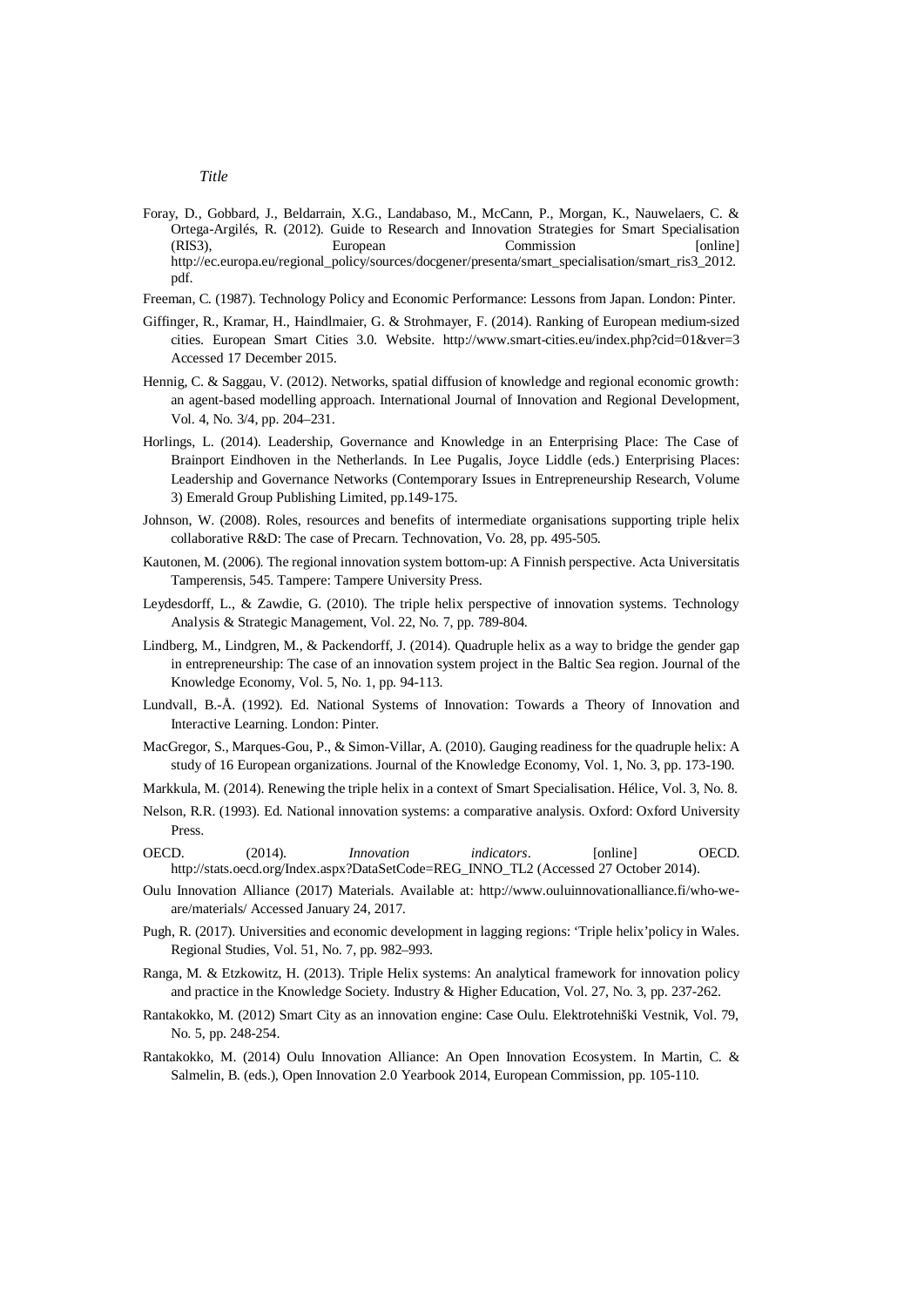- Rodrigues, C. & Melo, A. (2012). The triple helix model as inspiration for local development policies: An experience-based perspective. International Journal of Urban and Regional Research, Vol. 37, No. 4, pp. 1675-1687.
- Rosenlund, J., Hogland, W., Johansson, A.W. & Seddon, J. (2014). A cross-national environmental cluster collaboration: Shifting between an analytical and management level of triple helix. Science and public policy, Vol. 42, No. 4, pp. 583–593.
- Rosenlund, J., Rosell, E., & Hogland, W. (2017). Overcoming the triple helix boundaries in an environmental research collaboration. Science and Public Policy, Vol. 44, No. 2, pp. 153–162.
- Sandström, A. & Ylinenpää, H. (2012). Research, industry and public sector cooperation a dynamic perspective. International Journal of Innovation and Regional Development, Vol. 4, No. 2, pp. 144– 159.
- Schaap, L. & van Ostaaijen, J. (2015). Good Multi-level Governance, Brainport Eindhoven. In Schaap, L., Gianoli, A., van den Dool, L. & Hendriks, F. (eds.), The Quest for Good Urban Governance: Theoretical Reflections and Practical Challenges, Springer Fachmedien Wiesbaden, pp. 147-163.
- Smedlund, A. (2006). The roles of intermediaries in a regional knowledge system. Journal of Intellectual Capital, Vol. 7, No. 2, pp. 204-220.
- Todeva, E. (2013). Governance of innovation and intermediation in Triple Helix interactions. Industry & Higher Education, Vol. 27, No. 4, pp. 263-278.
- Tura, T. & Harmaakorpi, V. (2005). Social capital in building regional innovative capability. Regional Studies, Vol. 39, No. 8, pp. 1111-1125.
- Virkkala, S., Mäenpää, A. & Mariussen, Å. (2017). A connectivity model as a potential tool for smart specialization strategies. European Planning Studies, Vol. 25, No. 4, pp. 661–679.
- Voss, C., Tsikriktsis, N. & Frohlich, M. (2002). Case research in operations management. International Journal of Operations & Production Management, Vol. 22, No. 2, pp. 195–219.
- Yin, R. (2003). Case Study Research: Design and Methods. 3rd edition. Sage Publications, Thousand Oaks, California.